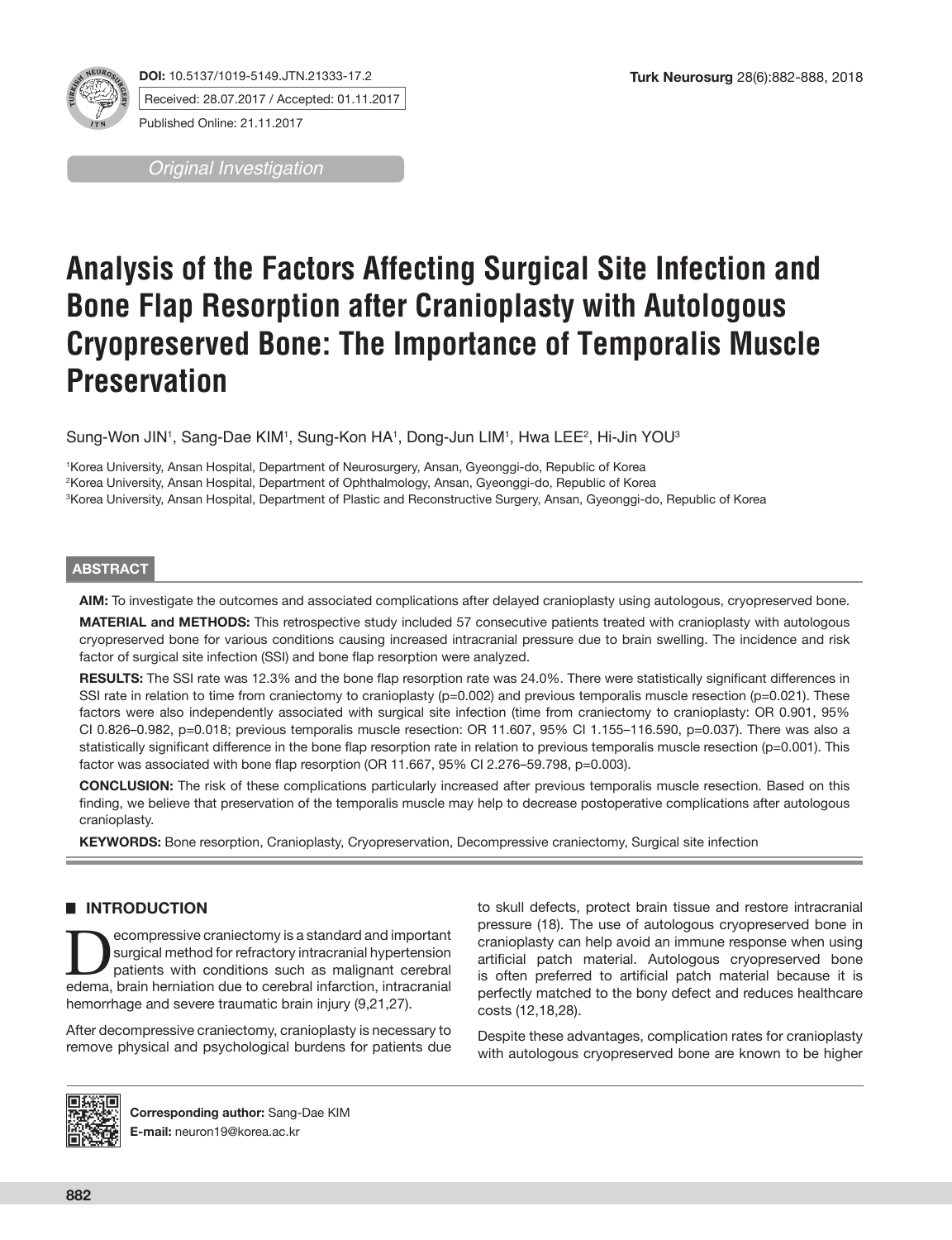than complication rates for other neurosurgical surgeries. In particular, surgical site infection (SSI) and bone flap resorption are the most feared complications that require surgical removal of the implanted bone (25).

This retrospective study was conducted to identify complications after cranioplasty with autologous cryopreserved bone and to search for possible risk factors associated with the development of SSI and bone flap resorption.

# █ **MATERIAL and METHODS**

# **Patient Population**

This retrospective study included 57 patients treated with cranioplasty with autologous cryopreserved bone from May 2006 to October 2014 for various conditions causing increased intracranial pressure due to brain swelling. We excluded patients who underwent decompressive craniectomy at another hospital or cranioplasty combined with another operation, as well as patients with a SSI after craniectomy and traumatic brain injury with an open dirty wound at the scalp. Medical records and radiologic imaging studies were reviewed and clinical data were collected.

Analysis factors were age, gender, medical co-morbidities (diabetes mellitus, smoking), causes of craniectomy, the time from craniectomy to cranioplasty, operation time, bilateral cranioplasty and previous temporalis muscle resection.

SSI was defined as a surgical wound site that exhibited focal erythema, pus-like discharge or wound rupture (4). Bone flap resorption was defined as a remnant thickness of the bone flap edge that was less than 50% compared to the thickness on a brain computed tomography (CT) scan taken immediately after cranioplasty and follow-up brain CT (Figure 1A, B). The brain CT data were recorded by two neurosurgeons.

## **Storage Method**

After decompressive craniectomy, the soft tissue attached to the bone flap was completely removed, sufficiently irrigated

with normal saline and then packed in two layers of sterile plastic bags. The bone flaps were stored in our bone bank at a temperature of -70°C within 30 minutes.

#### **Cranioplasty Procedure**

On the day of the cranioplasty, the bone flap was taken out of the bone bank at the beginning of the operation. The bone flap was soaked in a betadine solution for 30 minutes prior to implantation.

A skin incision was made at the previous scar, and the temporalis muscle was carefully dissected from the dura, avoiding any cerebrospinal fluid leak. The periosteum was cut open and separated at the edge of the bone window to completely expose the bone window edge. The bone was then put into place and fixed to the skull using a skull lock or titanium plating system. The temporalis muscle was reattached to the temporal bone. In cases where the muscle was adherent and difficult to release from the dura, the bone flap was replaced over the muscle. Four different surgeons with varying levels of experience performed the cranioplasty procedures on the patients in this study.

A postoperative subcutaneous drainage catheter was inserted, and prophylactic antibiotics were applied preoperatively and postoperatively in all patients.

#### **Statistical Analysis**

Candidate risk factors were compared between the SSI and non-SSI groups, and the bone flap resorption and nonbone flap resorption groups with the Mann-Whitney U-test for continuous variables and Pearson's Chi-square test for categorical variables. Independent associations between risk factors and clinical outcomes were analyzed using binary logistic regression, and odds ratios (ORs), and their 95% confidence intervals (CIs) were calculated. All results were expressed as mean  $\pm$  standard deviation (SD). The threshold for statistical significance was set at p<0.05. Analyses were performed using the IBM Statistical Package for the Social Sciences, version 18.0 (SPSS Inc., Chicago, IL, USA).



**Figure 1:** Changes in graft side bone thickness. Serial CT scans taken immediately after cranioplasty **(A)**, and follow- up brain CT scans **(B)** show changes in graft side bone thickness.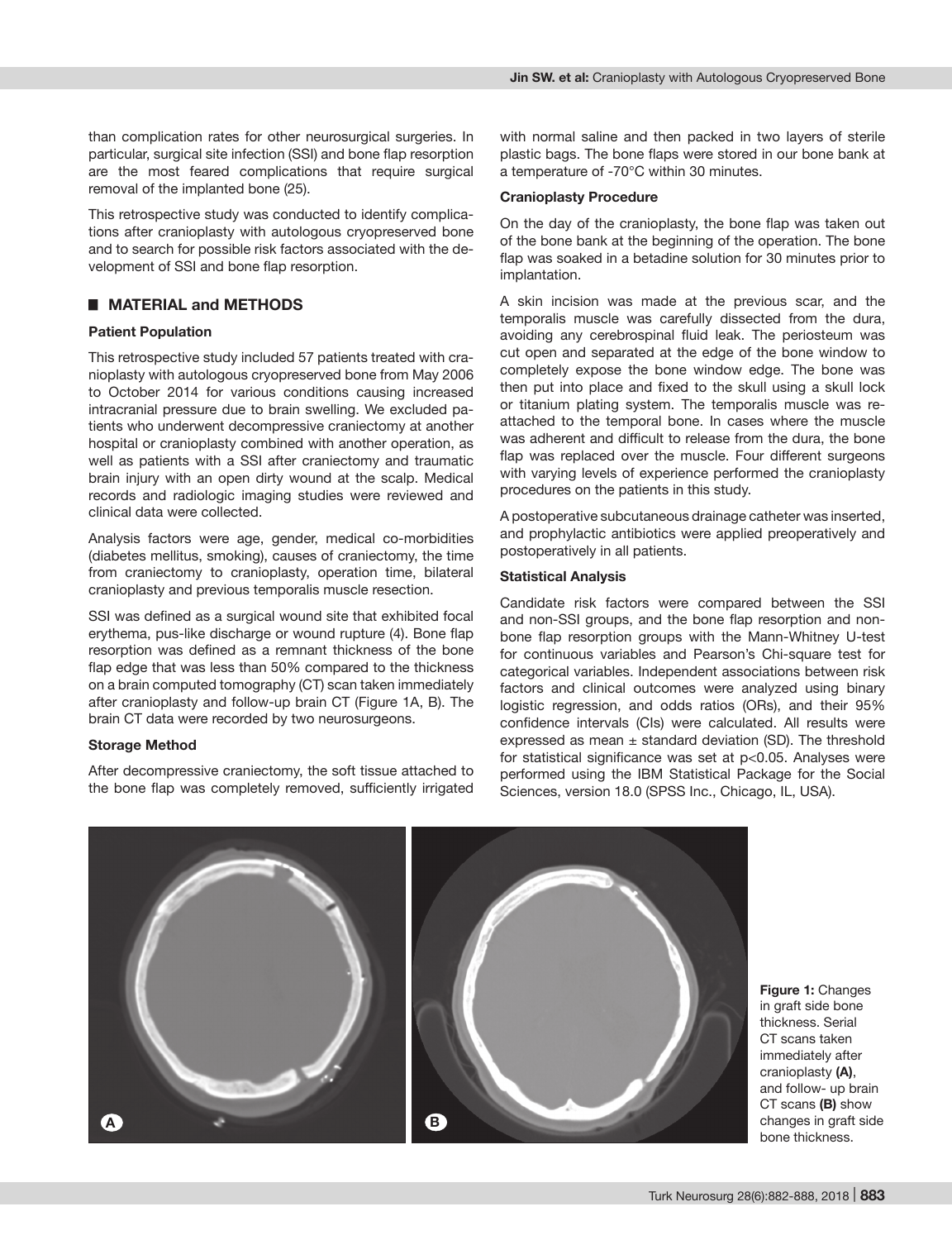# █ **RESULTS**

#### **Basic data**

Mean patient age was  $43.1 \pm 15.0$  years and there were 40 (70.2%) men and 17 (29.8%) women. Forty patients (70.2%) had a history of smoking and five patients (8.8%) had diabetes mellitus. Thirty-six patients (63.2%) had decompressive craniectomy for trauma, 7 (12.3%) had cerebral infarctions, 10 (17.6%) had subarachnoid hemorrhages, 3 (5.3%) had intracerebral hemorrhages and 1 (1.6%) had a tumor. The mean time from craniectomy to cranioplasty was  $135.7 \pm 80.1$ days and the mean operative time was  $160 \pm 46.8$  minutes. Five patients (8.8%) underwent bilateral cranioplasty. Thirteen patients (24.6%) had resection of the temporalis muscle during the craniectomy. These basic data are summarized in Table I. Patients were followed for a median of 43 months (range 2-108 months).

#### **Incidence of SSI**

SSI developed in 7 (12.3%) out of 57 patients. In these cases, we performed an additional surgery for bone flap removal. Among these patients, one culture was negative. Of the 6 other patients, 4 were infected with *Staphylococcus aureus* (S. aureus) and one patient each was infected with *Pseudomonas aeruginosa* (P. aeruginosa) and *Klebsiella oxytoca* (K. oxytoca). There were no statistically significant associations between SSI and age, gender, medical co-morbidity (diabetes mellitus, smoking), causes of craniectomy, operation time and bilateral craniectomy. However, there were statistically significant associations between SSI and time from craniectomy to cranioplasty (p=0.002, Mann-Whitney U test) and previous temporalis muscle resection (p=0.021, Pearson's Chi-square test) (Table I).

Univariate analysis revealed that, among the candidate factors, a decreased interval time from craniectomy to cranioplasty (OR 0.926, 95% CI 0.868–0.989, p=0.022) and previous temporalis muscle resection (OR 6.074, 95% CI 1.153–32.001, p=0.033) were statistically correlated with patients who had SSI (Table II). These factors were also independently associated with SSI (time from craniectomy to cranioplasty: OR 0.901, 95% CI 0.826–0.982, p=0.018; previous temporalis muscle resection: OR 11.607, 95% CI 1.155–116.590, p=0.037) (Table III).

#### **Incidence of Bone Flap Resorption**

We did not include patients in the bone flap resorption cohort for whom bone flap removal was caused by surgical site infection. Bone flap resorption was observed in 12 (24.0%) out of 50 patients.

#### **Table I:** Characteristics of Cranioplasty Patients with or without Surgical Site Infections

|                                                          | All $n=57$   | $SSI$ n=7    | Non-SSI n=50 | p value               |
|----------------------------------------------------------|--------------|--------------|--------------|-----------------------|
| Age (years), mean (SD)                                   | 43.1 (15.0)  | 30.0 (20.4)  | 45.0 (13.3)  | 0.107 <sup>1</sup>    |
| Male gender, n (%)                                       | 40 (70.2)    | 3(42.9)      | 37 (74.0)    | $0.092$ <sup>2)</sup> |
| Smoking, n (%)                                           | 25 (43.9)    | 1(14.3)      | 24 (48.0)    | 0.0922                |
| Diabetes, n (%)                                          | 5(8.8)       | 1(14.3)      | 4(8.0)       | 0.5822                |
| Causes of craniectomy                                    |              |              |              |                       |
| SDH, n (%)                                               | 23 (40.4)    | 3(42.9)      | 20 (40.0)    |                       |
| EDH, n (%)                                               | 5(8.8)       | 0(0)         | 5(10.0)      |                       |
| T.ICH, n (%)                                             | 4(7.0)       | 0(0)         | 4(8.0)       |                       |
| H. contusion, n (%)                                      | 4(7.0)       | 0(0)         | 4(8.0)       |                       |
| Infarction, n (%)                                        | 7(12.3)      | 1(14.3)      | 6(12.0)      |                       |
| aSAH, n (%)                                              | 10 (17.6)    | 2(28.6)      | 8(16.0)      |                       |
| ICH, $n$ $%$                                             | 3(5.3)       | 0(0)         | 3(6.0)       |                       |
| Tumor, n (%)                                             | 1(1.6)       | 1(14.3)      | 0(0)         |                       |
| Time from craniectomy to cranioplasty in days, mean (SD) | 135.7 (80.1) | 85.1 (14.0)  | 142.7 (83.0) | $0.002$ <sup>1)</sup> |
| OP time in minutes, mean (SD)                            | 160 (46.8)   | 146.9 (48.1) | 161.5 (46.8) | $0.467$ <sup>1)</sup> |
| Bilateral, mean (SD)                                     | 5(8.8)       | 2(28.6)      | 3(6.0)       | 0.0912                |
| Previous temporalis muscle resection, mean (SD)          | 13 (22.8)    | 4(57.1)      | 9(18.0)      | $0.021^{2}$           |

*SSI: Surgical site infection, SDH: Subdural hematoma, EDH: Epidural hematoma, T.ICH: Traumatic intracranial hematoma, H. contusion: Hemorrhagic contusion, aSAH: Aneurysmal subarachnoid hemorrhage, ICH: Intracranial hematoma, OP: Operation. 1) Mann-Whitney U-test. 2) Pearson's Chi-square test.*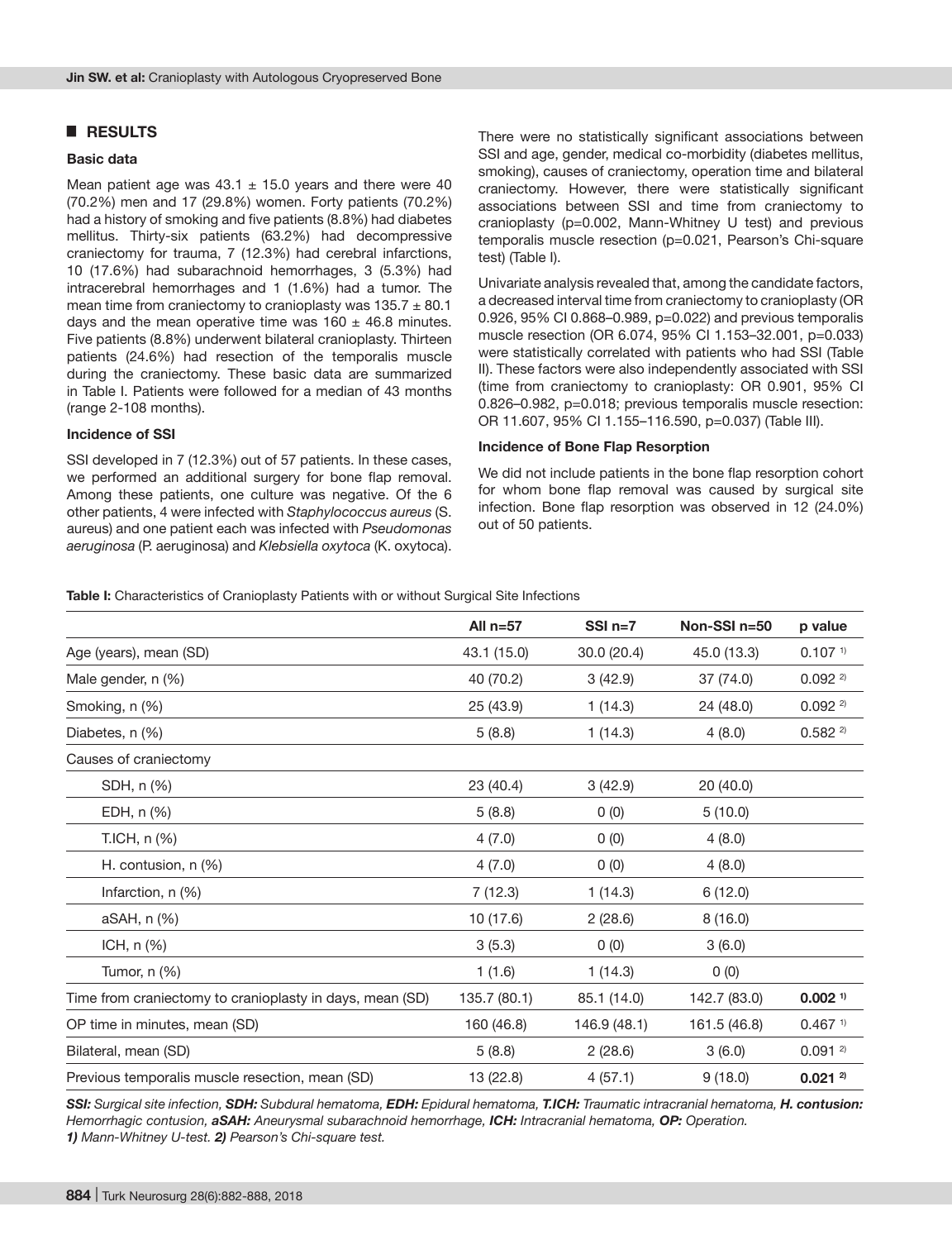There were no statistically significant associations between bone flap resorption and age, gender, medical comorbidity (diabetes mellitus, smoking), causes of craniectomy, the time from craniectomy to cranioplasty, operation time and bilateral craniectomy. However, there was a statistically significant association between bone flap resorption rate and previous

temporalis muscle resection (p=0.001, Pearson's Chi-square test) (Table IV).

Univariate analysis revealed that previous temporalis muscle resection (OR 11.667, 95% CI 2.276–59.798, p=0.003) was statistically associated with patients who had bone flap resorption (Table V).

#### **Table II:** Risk Factors for Surgical Site Infection Using Univariate Analysis

|                                               | Univariate study |                  |         |  |
|-----------------------------------------------|------------------|------------------|---------|--|
| <b>Clinical characteristics</b>               | ΟR               | 95% CI for OR    | p value |  |
| Time from craniectomy to cranioplasty in days | 0.926            | $0.868 - 0.989$  | 0.022   |  |
| Previous temporalis muscle resection          | 6.074            | $1.153 - 32.001$ | 0.033   |  |

**Table III:** Risk Factors for Surgical Site Infection Using Multivariate Analysis

| <b>Clinical characteristics</b>               | <b>Multivariate study</b> |                   |         |  |
|-----------------------------------------------|---------------------------|-------------------|---------|--|
|                                               | ΟR                        | 95% CI for OR     | p value |  |
| Time from craniectomy to cranioplasty in days | 0.901                     | $0.826 - 0.982$   | 0.018   |  |
| Previous temporalis muscle resection          | 11.607                    | $1.155 - 116.590$ | 0.037   |  |

Table IV: Characteristics of Cranioplasty Patients with or without Bone Flap Resorption

|                                                          | All $n=50$   | <b>Bone resorption</b><br>$n = 12$ | No bone<br>resorption n=38 | p value               |
|----------------------------------------------------------|--------------|------------------------------------|----------------------------|-----------------------|
| Age (years), mean (SD)                                   | 45.0 (13.3)  | 46.6 (17.2)                        | 44.4 (12.0)                | 0.540 <sup>1</sup>    |
| Male sex, n (%)                                          | 37 (74.0)    | 10 (83.3)                          | 27(71.1)                   | 0.39822               |
| Smoking, n (%)                                           | 24 (48.0)    | 6(50.0)                            | 18 (47.4)                  | 0.8742                |
| Diabetes, n (%)                                          | 4(8.0)       | 1(8.3)                             | 3(7.9)                     | 0.9612                |
| Causes of craniectomy                                    |              |                                    |                            |                       |
| SDH, n (%)                                               | 20 (40.0)    | 4(33.3)                            | 16 (42.1)                  |                       |
| EDH, n (%)                                               | 5(10.0)      | 2(16.7)                            | 3(7.9)                     |                       |
| T.ICH, n (%)                                             | 4(8.0)       | 2(16.7)                            | 2(5.3)                     |                       |
| H. contusion, n (%)                                      | 4(8.0)       | 1(8.3)                             | 3(7.9)                     |                       |
| Infarction, n (%)                                        | 6(12.0)      | 2(16.7)                            | 4(10.5)                    |                       |
| aSAH, n (%)                                              | 8(16.0)      | 1(8.3)                             | 7(18.4)                    |                       |
| ICH, n (%)                                               | 3(6.0)       | 0(0)                               | 3(7.9)                     |                       |
| Tumor, n (%)                                             | 0(0)         | 0(0)                               | 0(0)                       |                       |
| Time from craniectomy to cranioplasty in days, mean (SD) | 142.7 (83.0) | 124.2 (74.3)                       | 148.6 (85.6)               | 0.149 <sup>1</sup>    |
| OP time in minutes, mean (SD)                            | 161.5 (46.8) | 167.3 (50.6)                       | 159.7 (46.1)               | $0.625$ <sup>1)</sup> |
| Bilateral, mean (SD)                                     | 3(6.0)       | 2(16.7)                            | 1(2.6)                     | 0.1852                |
| Previous temporalis muscle resection, mean (SD)          | 9(18.0)      | 6(50.0)                            | 3(7.9)                     | 0.0012                |

*SDH: subdural hematoma, EDH: epidural hematoma, T.ICH: traumatic intracranial hematoma, H. contusion: hemorrhagic contusion, aSAH: aneurysmal subarachnoid hemorrhage, ICH: intracranial hematoma, OP: operation.*

*1) Mann-Whitney U-test.*

*2) Pearson's Chi-square test.*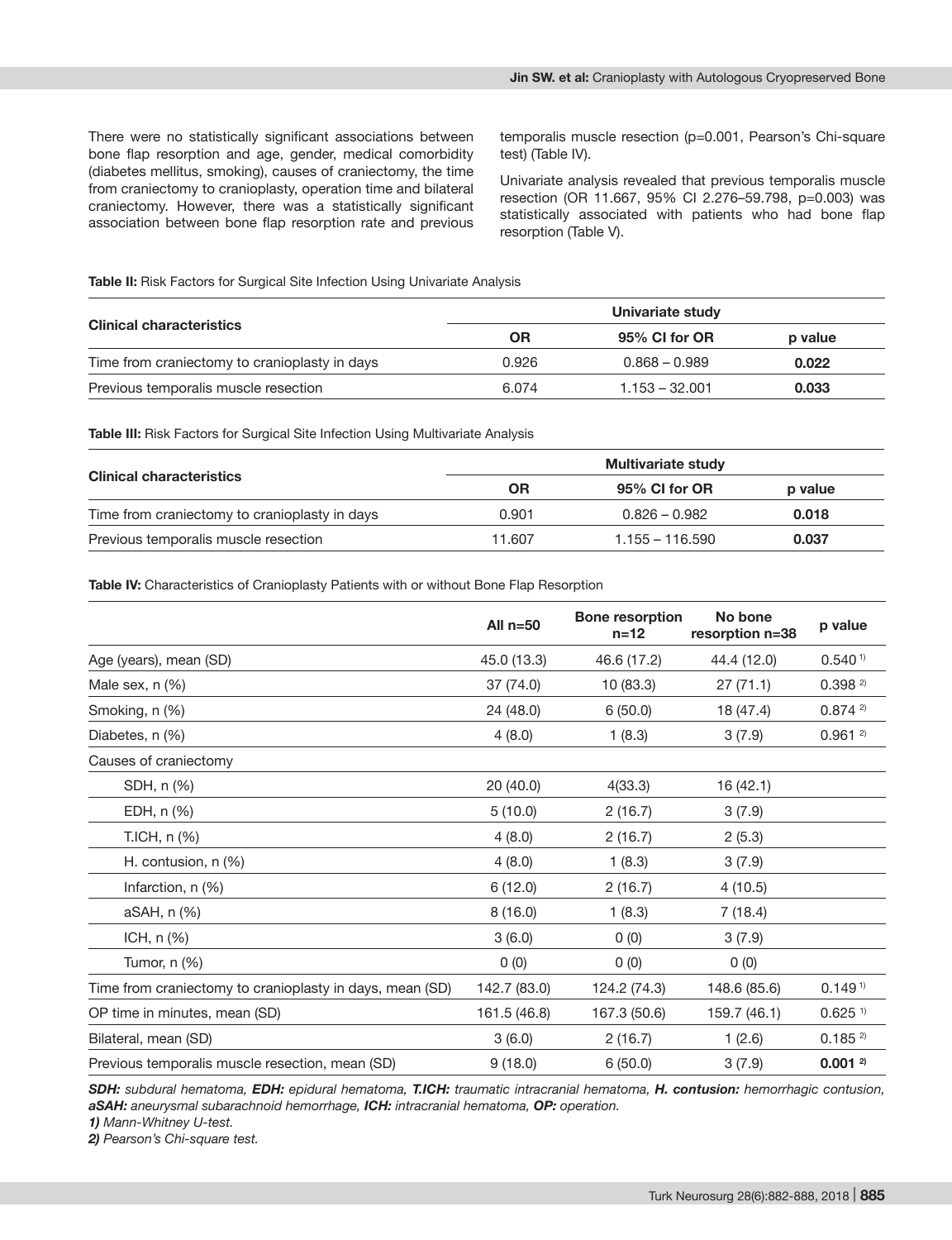**Clinical characteristics Univariate study OR 95% CI for OR p value** Previous temporalis muscle resection 11.667 2.276 – 59.798 **0.003**

**Table V:** Risk Factors for Bone Flap Resorption Using Univariate Analysis

# █ **DISCUSSION**

In the present study, 7 (12.3%) of 57 patients who underwent cranioplasty after decompressive craniectomy underwent bone flap removal surgery due to surgical site infection. Except for these seven patients, twelve (24.0%) out of 50 patients had bone flap resorption. Patients with SSI had a shorter time from craniectomy to cranioplasty and had a higher rate of removal of the temporalis muscle at the time of craniectomy than those who did not have infections. Patients who had bone flap resorption included a higher proportion of patients who underwent removal of the temporalis muscle than who did not have bone flap resorption.

#### **SSI**

Surgical site infection is a serious complication that can cause serious morbidities for patients. The incidence of SSI requiring removal of implanted bone and long-term intravenous antibiotic administration has been reported to be between 2-20% (2,11,26). At some institutions, the removed bone flaps are routinely checked for bacterial contamination prior to storage. Chiang et al., found that the frequency of SSI did not increase after implanting bone flaps contaminated with microorganisms such as *P. acnes, coagulase-negative Staphylococci*, and *S. aureus* (7). However, the risk of SSI in implanted bone flaps with positive bacterial cultures prior to preservation has not been determined. We do not know if the bone flaps were contaminated before cryopreservation, since bacteriological examination of the bone flap prior to preservation has not been implemented as a routine practice in our department.

So far, studies to clarify the risk factors for these infections have continued. Although various risk factors have been described in many reports, the most common risk factor was long operation time (16,17,25). However, there were differences in the criteria for long operation time in these reports. According to Lee et al., the infection rate significantly increased when the operation time was longer than 200 minutes (17). In our study, the relationship between operation time and infection rate was not significant, possibly due to the limited number of patients.

The relationship between the interval of decompressive craniectomy and cranioplasty and SSI has been reported in several papers. According to Nagayama et al., there was a statistically significant difference between the two groups (20). The interval between surgeries was shorter in patients with SSI (average of 31.1 days in the SSI group and 54.9 days in the non-SSI group). In contrast, Matsuno et al. (19), reported that SSI patients had a significantly longer interval between surgeries. The average interval between surgeries was 108.1 days in patients with SSI and 74.0 days in patients

without SSI. However, Bender et al., reported that the interval between operations did not increase the incidence of other complications including postoperative infection (3). In our study, although a limited number of patients were affected, a shorter time interval between operations was correlated with a higher infection rate. This is thought to be due to an increased risk of infection from the interruption of normal wound recovery and wound angiogenesis with a short duration between craniectomy and cranioplasty (6).

During decompressive craniectomy, occasionally the temporalis muscle and fascia occlude the external herniation of the edematous brain and interfere with effective decompression. Thus, some surgeons may resect the temporalis muscle and fascia during decompressive craniectomy (22). This temporalis muscle and fascia resection procedure is sometimes performed at our hospital. However, resection of the temporalis muscle requires coagulation of the middle temporal artery originating from the superficial temporal artery and anterior and posterior temporal arteries originating from the internal maxillary artery (15). This process leads to poor vascularization of the pericranial flap and may cause wound disruption and infection (16). In our study, temporalis muscle resection was performed in 22.8% (13/57) of patients and there was a statistically significant difference when SSI and non-SSI patients were compared (57.1% vs. 18.0%; p=0.021). These results suggest that it is better not to perform temporalis muscle resection if possible.

#### **Bone Flap Resorption**

Several authors have reported the risk factors for bone flap resorption after cranioplasty with autologous cryopreserved bone (1,5,12,13,23). Some studies have reported an increased risk of bone flap resorption in very young children (12,23). However, in our patient cohort, only 2 of the 50 patients were young (15 and 16 years old), and statistical significance was not confirmed.

It has also been reported that bone fragmentation or cranioplasty performed within 2 months after craniectomy was a risk factor for bone flap resorption (10,14,24). Analysis of these parameters in our cohort revealed no fragmented bone flaps. Also, in our cohort, the mean interval between craniectomy and cranioplasty was 124 days, which was longer than 2 months. Based on our findings, a short interval between craniectomy and cranioplasty did not seem to affect bone resorption.

Cranioplasty with autologous cryopreserved bone is associated with bone resorption rates. Bone flap non-viability may be a contributing factor. According to Bhaskar et al. (4), no cell growth was observed in any tissue when cell culture was per-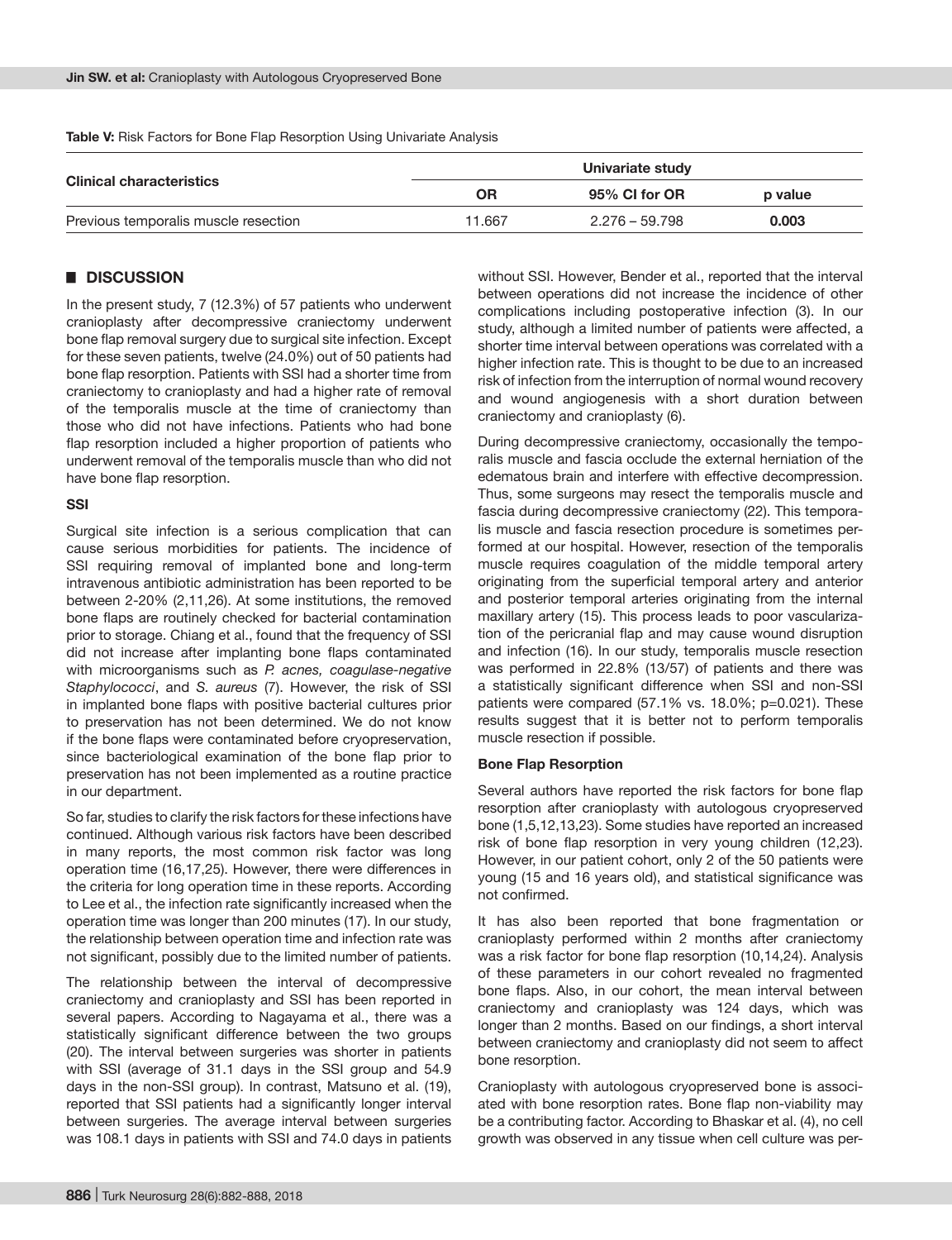formed on skull bone stored at -30°C for more than 6 months. However, there may be some limitations in this study since it was an *in vitro* study.

On the other hand, Lu et al., performed cranioplasty using cryopreserved bone stored at -80°C for 63 to 289 days (mean 111.7 days) in 16 patients, followed by 99Tc m-methylene diphosphonate (MDP) bone imaging (18). They confirmed the survival and regeneration of transplanted bone fragments (18). Based on these two results, autologous cryopreserved bones are not always non-viable.

Several studies reported that the regeneration of implanted bone fragments was achieved by introducing new blood vessels and osteoblasts into transplanted bone fragments at the normal skull bone edge (18,23). Therefore, when performing the cranioplasty, the soft tissue at the edge of the cranial bone window should be sufficiently removed to expose the bone window edge and promote the formation of a new bone surface between the edge of the transplanted skull and the bone window edge. This will prevent bone resorption as much as possible. Sufficiently exposing the bone window edge for this purpose is standard procedure at our hospital.

In contrast to other studies, we found that the rate of bone resorption was higher in patients who had the temporalis muscle resected. This may be due to coagulation of the middle temporal artery originating from the anterior and posterior temporal arteries and the superficial temporal artery. The major blood supply to the calvaria is provided by the middle meningeal artery and its branches. The majority of the outer surface of the craniofacial skeleton is supplied by tiny perforators from the overlying periosteum (8). However, most craniectomy patients undergo coagulation of the middle meningeal artery during surgery. In addition, coagulation of the above-mentioned blood vessels leads to poor vascularization of the pericranium, thus promoting bone resorption. However, the exact cause of this finding may require more experimental research.

#### **Limitations**

Our study is a retrospective analysis and can suffer from unexpected defects related to loss of patient information. Various neurosurgeons and heterogeneous patients, including the use of various surgical techniques and surgical indications, may have influenced the results. Also, because the sample size is small, we cannot make firm conclusions about the risks associated with SSI and bone flap resorption.

Despite these limitations, our study has clear clinical significance and suggests that preserving the temporalis muscle helps to reduce SSI and bone flap resorption, the most serious complications of cranioplasty with autologous bone.

# █ **CONCLUSION**

Postoperative infection and bone flap resorption are the most frequent complications associated with the reimplantation of autologous cryopreserved bone after decompressive craniectomy. The risk of these complications particularly increased after previous temporalis muscle resection. Based on this finding, we believe that preservation of the temporalis muscle may help decrease postoperative complications after autologous cranioplasty.

# █ **ACKNOWLEDGEMENT**

This study was conducted by 2016 Korea University Ansan Hospital R&D support project through the support of Vice President for Medical Affairs of Korea University special research funds (NO. 1613701).

# █ **REFERENCES**

- 1. Asano Y, Ryuke Y, Hasuo M, Simosawa S: Cranioplasty using cryopreserved autogenous bone. No To Shinkei 45:1145- 1150, 1993 (In Japanese)
- 2. Beauchamp KM, Kashuk J, Moore EE, Bolles G, Rabb C, Seinfeld J, Szentirmai O, Sauaia A: Cranioplasty after postinjury decompressive craniectomy: Is timing of the essence? J Trauma 69: 270-274, 2010
- 3. Bender A, Heulin S, Rohrer S, Mehrkens JH, Heidecke V, Straube A, Pfefferkorn T: Early cranioplasty may improve outcome in neurological patients with decompressive craniectomy. Brain Inj 27:1073-1079, 2013
- 4. Bhaskar IP, Yusheng L, Zheng M, Lee GY: Autogenous skull flaps stored frozen for more than 6 months: Do they remain viable? J Clin Neurosci 18:1690-1693, 2011
- 5. Cheng CH, Lee HC, Chen CC, Cho DY, Lin HL: Cryopreservation versus subcutaneous preservation of autologous bone flaps for cranioplasty: Comparison of the surgical site infection and bone resorption rates. Clin Neurol Neurosurg 124: 85-89, 2014
- 6. Cheng YK, Weng HH, Yang JT, Lee MH, Wang TC, Chang CN: Factors affecting graft infection after cranioplasty. J Clin Neurosci 15:1115-1119, 2008
- 7. Chiang HY, Steelman VM, Pottinger JM, Schlueter AJ, Diekema DJ, Greenlee JD, Howard MA 3rd, Herwaldt LA: Clinical significance of positive cranial bone flap cultures and associated risk of surgical site infection after craniotomies or craniectomies. J Neurosurg 114:1746-1754, 2011
- 8. Cutting CB, McCarthy JG, Berenstein A: Blood supply of the upper craniofacial skeleton: The search for composite calvarial bone flaps. Plast Reconstr Surg 74:603-610, 1984
- 9. Diedler J, Sykora M, Blatow M, Juttler E, Unterberg A, Hacke W: Decompressive surgery for severe brain edema. J Intensive Care Med 24:168-178, 2009
- 10. Dunisch P, Walter J, Sakr Y, Kalff R, Waschke A, Ewald C: Risk factors of aseptic bone resorption: A study after autologous bone flap reinsertion due to decompressive craniotomy. J Neurosurg 118:1141-1147, 2013
- 11. Gooch MR, Gin GE, Kenning TJ, German JW: Complications of cranioplasty following decompressive craniectomy: Analysis of 62 cases. Neurosurg Focus 26: E9, 2009
- 12. Grossman N, Shemesh-Jan HS, Merkin V, Gideon M, Cohen A: Deep-freeze preservation of cranial bones for future cranioplasty: Nine years of experience in Soroka University Medical Center. Cell Tissue Bank 8:243-246, 2007